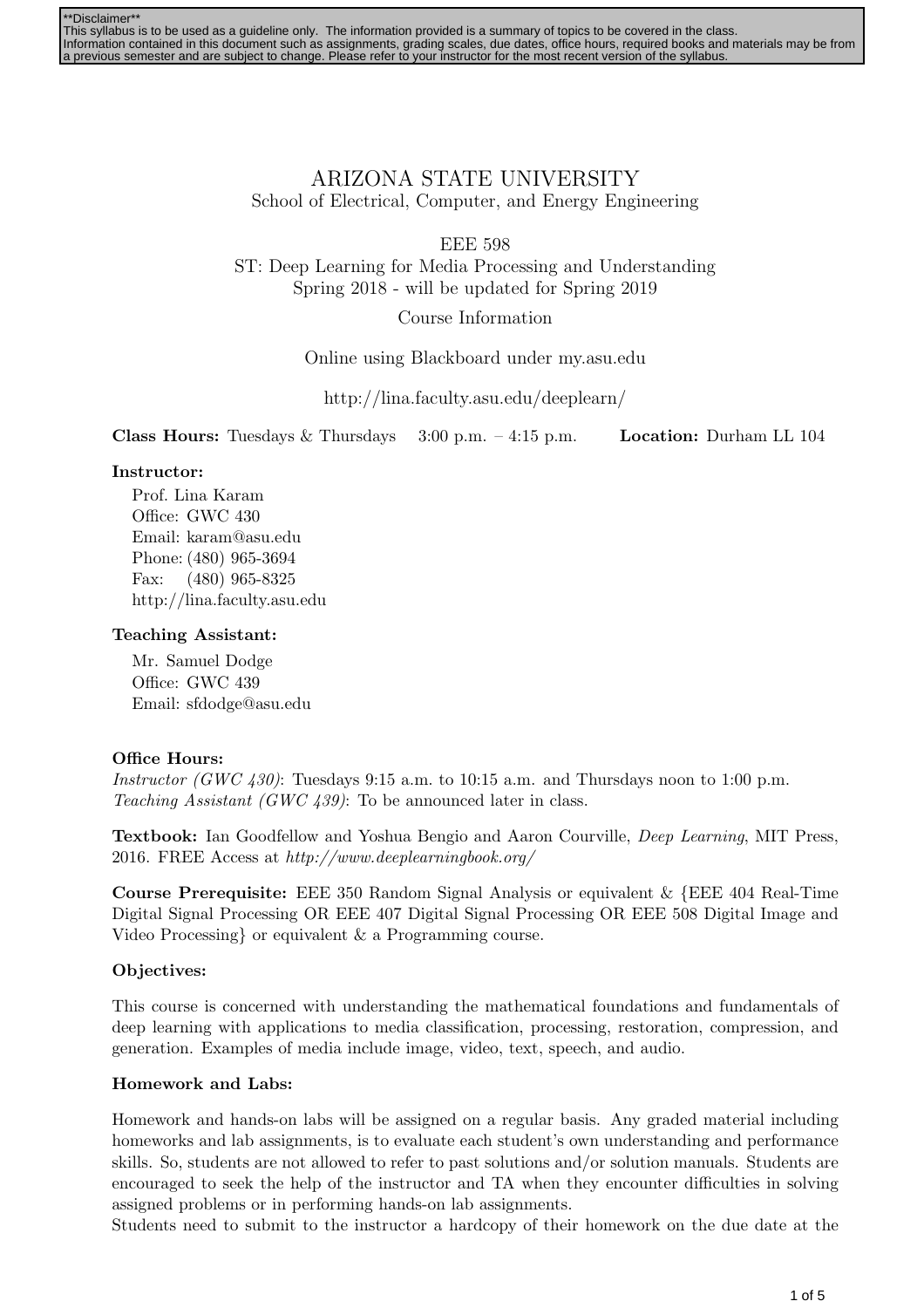end of class. Labs need to be submitted online as instructed in lab assignments.

#### Term Project:

The intention of the term project is to give you a chance to investigate a specific area of the deep learning field and its applications. The term project calls for investigating important key publications on the chosen topic, working with and writing related deep-learning based application software. Each term project is to include a final presentation which describes the nature of the work, and the sofware implementation. Students should work in a group of two on the selected topic; the final presentation should include a section that clearly lists the responsibilities and tasks performed by each student. Since the project accounts for a significant portion of your grade, you are expected to expand a proportional amount of effort on the project.

A final project presentation and demo will be performed by the students at the end of the semester in place of the Final Exam.

#### Exams:

One Midterm Exam will be given. The exam is to be taken on the date and at time (Arizona time) specified by the instructor. Exams that are not taken on the specified date and during the allowed time period will not be accepted and will be awarded a zero grade. Exam dates and times are listed below in this handout, but these can change if circumstances warrant it. Students who cannot take an exam on the specified date and/or during the specified time should contact the instructor as soon as possible and at least 7 days prior to the specified date for that exam. Also, students need to abide by the exam rules as discussed in class and as written on the front page of the exam.

#### Academic Integrity:

Students should abide by the Student Academic Integrity Policy and ASU's Student Code of Conduct which can be found at https://provost.asu.edu/index.php?q=academicintegrity and https://students.asu.edu/srr/code.

The highest standards of academic integrity are expected of all students. The failure of any student to meet these standards may result in suspension or expulsion from the university and other sanctions as specified in the academic integrity policies of the individual colleges. Violations of academic integrity include, but are no limited to, cheating, fabrication, tampering, plagiarism, or facilitating such activities.

If you are not sure if something is allowed or not allowed, you should ask the course instructor.

#### Class Attendance Policy:

Students are expected to attend the class lectures. Students are responsible for everything covered, announced, or distributed in lectures and/or on course web site including Blackboard.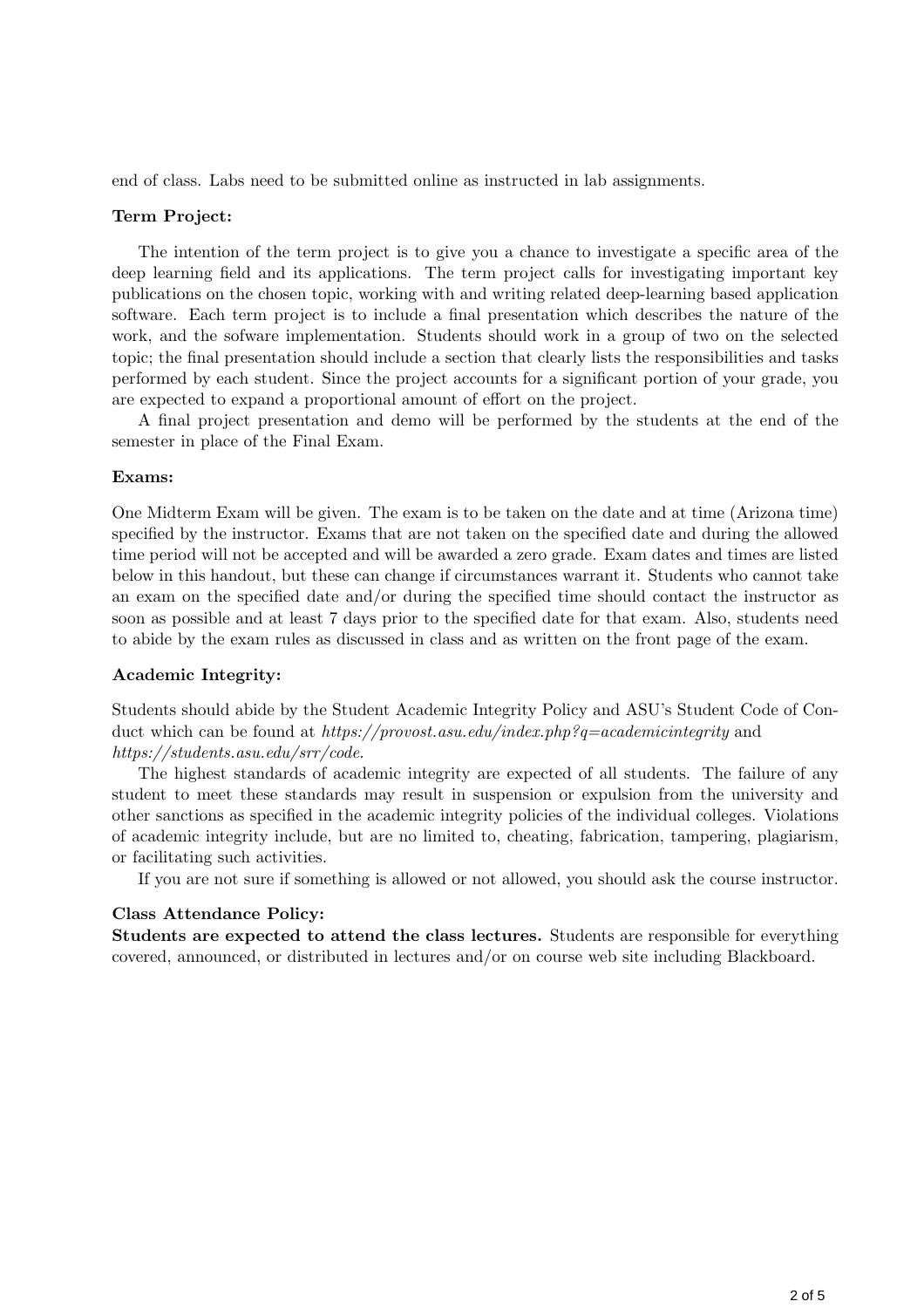## Grading Formula:

| Homework               | 20%   |
|------------------------|-------|
| Labs                   | 25%   |
| Midterm                | 25%   |
| Final Project and Demo | 25%   |
| Class Participation    | $5\%$ |

## Important Dates:

| Midterm Exam       | Thursday 29 March                               |
|--------------------|-------------------------------------------------|
| Labs               | Due date as specified on each assigned lab.     |
| Project            | Due date as specified on each assigned project. |
| Final Project Demo | TBD.                                            |

## Subject to Change Notice:

All effort will be made to follow the syllabus, but the syllabus can be modified by the instructor if circumstances warrant it.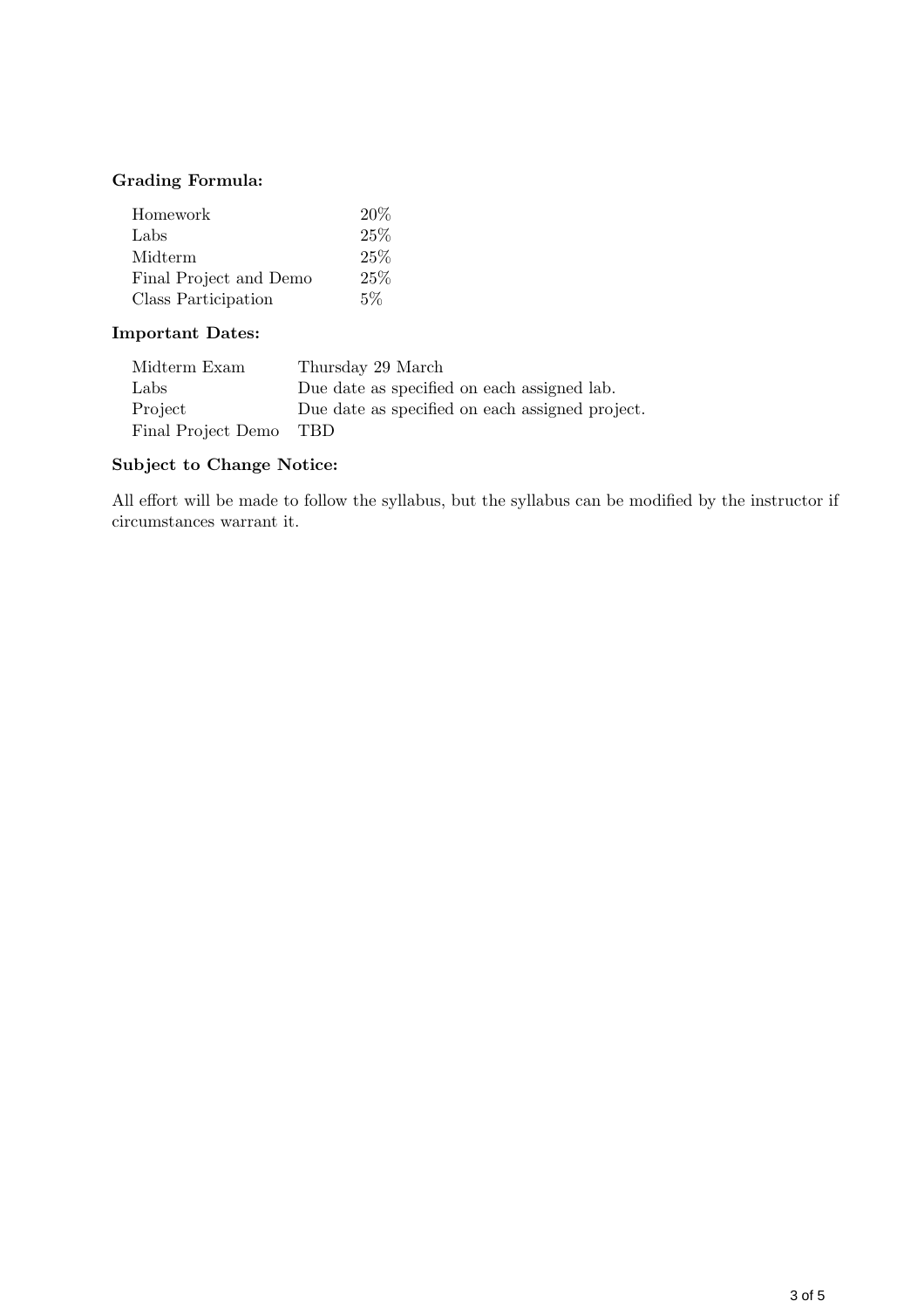# **EEE 598: Deep Learning for Media Processing and Understanding**

# **Tentative Outline**

Basic Concepts in Machine Learning

- <sup>o</sup> Machine Learning Tasks
- <sup>o</sup> Data Representation and Design Matrix
- <sup>o</sup> Experience: supervised and unsupervised
- <sup>o</sup> Performance Measures
- <sup>o</sup> Examples of Unsupervised Learning Algorithms
- <sup>o</sup> Examples of Supervised Learning Algorithms

Probability and Information Theory

- <sup>o</sup> Common Probability Distributions
- <sup>o</sup> Common Functions and Properties
- <sup>o</sup> Information Theory
- <sup>o</sup> Probabilistic Learning

Motivation for Deep Learning

Deep Feedforward Networks

- <sup>o</sup> Architecture
- <sup>o</sup> Gradient-based Learning
- <sup>o</sup> Chain Rule and Back-Propagation

Deep Convolutional Neural Networks (CNN)

- <sup>o</sup> Multi-D Signal Processing Basics
- <sup>o</sup> Architecture
- <sup>o</sup> Pooling
- <sup>o</sup> Efficient Convolution Algorithms
- <sup>o</sup> Neuroscientific Basis
- <sup>o</sup> Application: Computer Vision, Image Generation, Image Compression

Regularization for Deep Learning

Optimization for Training Deep Models